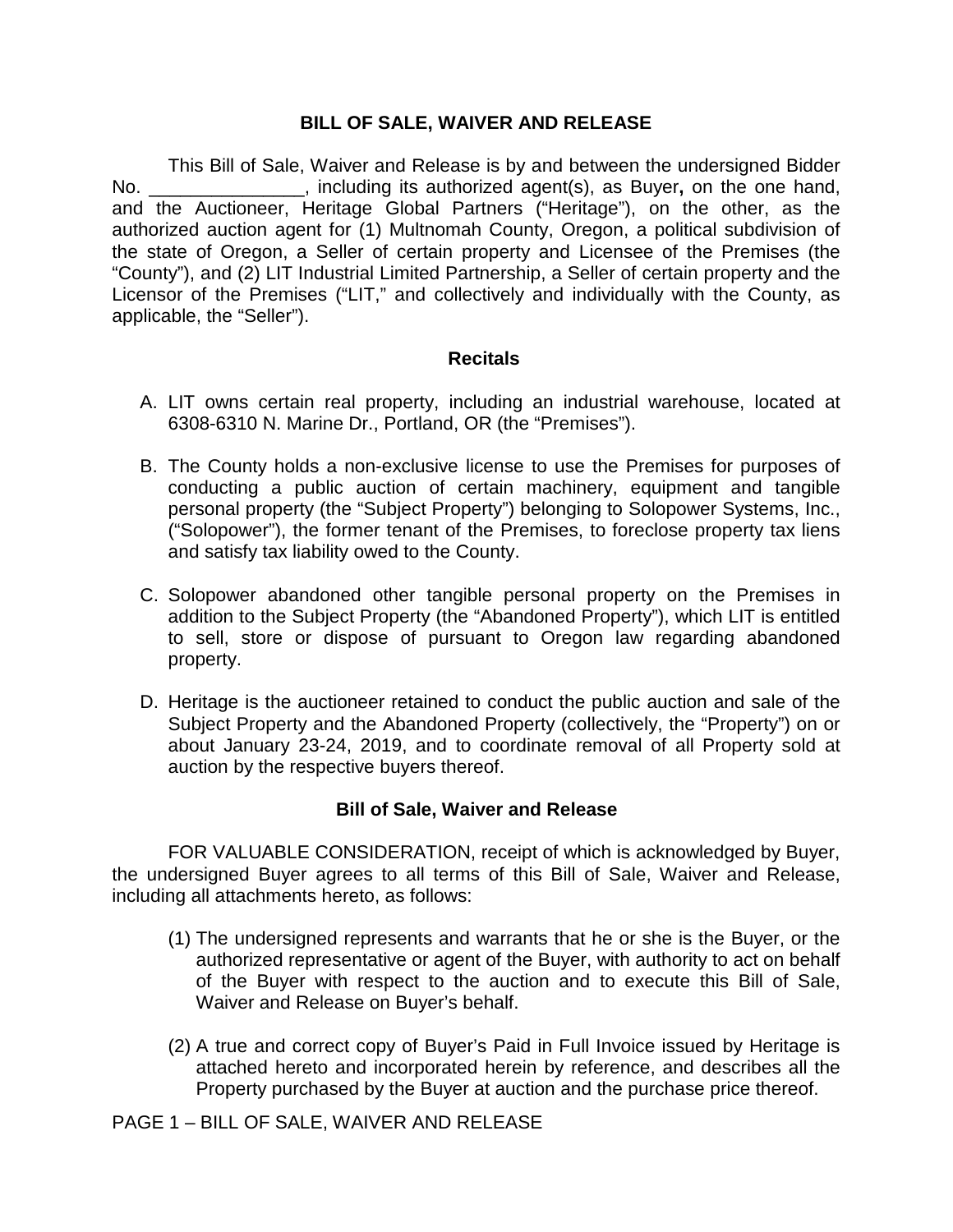- (3) The Buyer has purchased any and all of the applicable Seller's right, title, and interest in and to the Property.
- (4) The Buyer is bound by Terms and Conditions posted on the Heritage auction website. In addition, the Buyer acknowledges and agrees that the applicable Seller makes no warranties or representations with respect to the Property, and the Buyer accepts the Property AS-IS, WHERE-IS, in its present condition, including all defects and with all faults, and there are no warranties of merchantability or of fitness for a particular purpose with respect to the Property.
- (5) Title to the Property shall transfer to Buyer immediately upon payment of the purchase price to Heritage for the benefit of the applicable Seller. Buyer shall promptly make arrangements with Heritage to remove its Property from the Premises following the Auction. Upon entry of the Premises to remove the Property, Buyer shall be solely and exclusively responsible for all aspects of the Property, including, without limitation, any hazardous materials that may remain within or on such Property. Buyer shall be solely and exclusively responsible for any release or threatened release of hazardous materials during removal, transport, reinstallation and any future use or disposition of the Property as of the moment of taking possession thereof.
- (6) Any damage to the Premises or the Property resulting from Buyer's access and removal of such Property is solely the responsibility of the Buyer. However, the applicable Seller reserves the right to undertake any repairs through its own or a contractor's services, and Buyer shall be responsible for the costs of any such repairs.
- (7) Hazardous substances, including materials regulated under federal, state and local environmental, safety and health laws and ordinances ("Hazardous Materials"), have been used and may be present on the Premises and within the Property. Buyer acknowledges that it has received and reviewed the "Hazardous Material and Remediation Disclosure" and agreed to enter the Premises of Buyer's own volition and assuming any risks associated therein. Buyer is solely responsible for the health and safety of Buyer, and its employees, agents and contractors while on the Premises or related to the Property.
- **(8) Waiver and Release of Liability. Buyer and its respective agents, representatives, employees, contractors, including all successors and assigns thereof (which are, collectively, considered the Buyer for purposes of this Bill of Sale, Waiver and Release of Liability), hereby forever waive, release, and discharge the County, LIT, and Heritage, and their respective officers, directors, agents, representatives, and employees, from any and all claims arising out of, in connection with or**